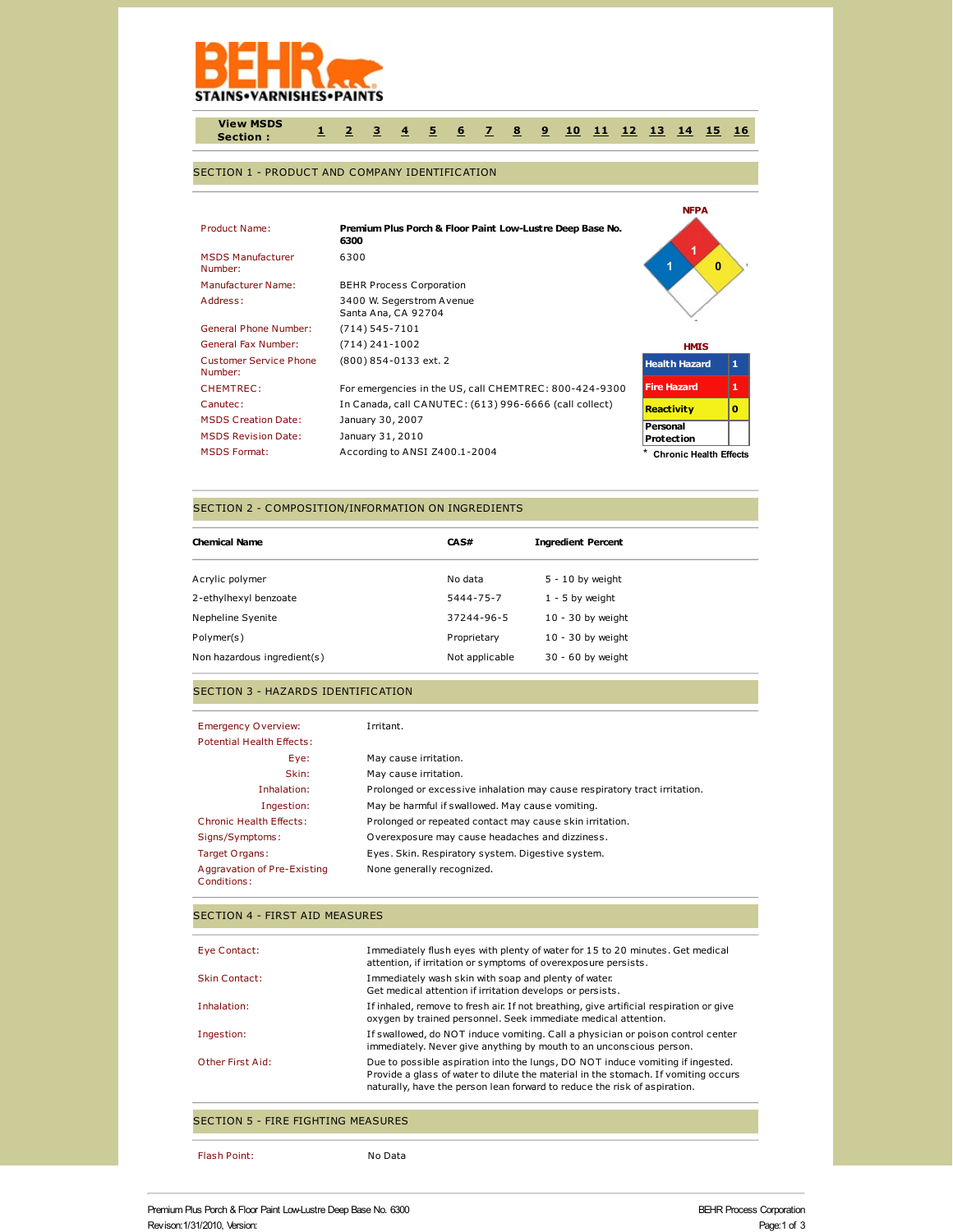| Lower Flammable/Explosive Limit: Not applicable. |                                                                                                                                                                                                                                                                                                                                                                                                                                                                                                                                                                          |
|--------------------------------------------------|--------------------------------------------------------------------------------------------------------------------------------------------------------------------------------------------------------------------------------------------------------------------------------------------------------------------------------------------------------------------------------------------------------------------------------------------------------------------------------------------------------------------------------------------------------------------------|
| Upper Flammable/Explosive Limit: Not applicable. |                                                                                                                                                                                                                                                                                                                                                                                                                                                                                                                                                                          |
| <b>Extinguishing Media:</b>                      | Use alcohol resistant foam, carbon dioxide, dry chemical, or water fog or spray<br>when fighting fires involving this material.                                                                                                                                                                                                                                                                                                                                                                                                                                          |
| Protective Equipment:                            | As in any fire, wear Self-Contained Breathing Apparatus (SCBA), MSHA/NIOSH<br>(approved or equivalent) and full protective gear.                                                                                                                                                                                                                                                                                                                                                                                                                                         |
| <b>NFPA Ratings:</b>                             |                                                                                                                                                                                                                                                                                                                                                                                                                                                                                                                                                                          |
| <b>NFPA Health:</b>                              | 1                                                                                                                                                                                                                                                                                                                                                                                                                                                                                                                                                                        |
| <b>NFPA Flammability:</b>                        | $\mathbf{1}$                                                                                                                                                                                                                                                                                                                                                                                                                                                                                                                                                             |
| <b>NFPA Reactivity:</b>                          | 0                                                                                                                                                                                                                                                                                                                                                                                                                                                                                                                                                                        |
| <b>SECTION 6 - ACCIDENTAL RELEASE MEASURES</b>   |                                                                                                                                                                                                                                                                                                                                                                                                                                                                                                                                                                          |
| <b>Personnel Precautions:</b>                    | Use proper personal protective equipment as listed in section 8.                                                                                                                                                                                                                                                                                                                                                                                                                                                                                                         |
| <b>Environmental Precautions:</b>                | Avoid runoff into storm sewers, ditches, and waterways.                                                                                                                                                                                                                                                                                                                                                                                                                                                                                                                  |
| <b>Spill Cleanup Measures:</b>                   | Absorb spill with inert material (e.g., dry sand or earth), then place in a chemical<br>waste container. Provide ventilation. Clean up spills immediately observing<br>precautions in the protective equipment section.                                                                                                                                                                                                                                                                                                                                                  |
| <b>SECTION 7 - HANDLING and STORAGE</b>          |                                                                                                                                                                                                                                                                                                                                                                                                                                                                                                                                                                          |
| Handling:                                        | Use with adequate ventilation. A void breathing vapor and contact with eyes, skin<br>and clothing.                                                                                                                                                                                                                                                                                                                                                                                                                                                                       |
| Storage:                                         | Store in a cool, dry, well ventilated area away from sources of heat, combustible<br>materials, and incompatible substances. Keep container tightly closed when not in<br>use.                                                                                                                                                                                                                                                                                                                                                                                           |
| <b>Hygiene Practices:</b>                        | Wash thoroughly after handling. A void contact with eyes and skin. A void inhaling<br>vapor or mist.                                                                                                                                                                                                                                                                                                                                                                                                                                                                     |
|                                                  | SECTION 8 - EXPOSURE CONTROLS, PERSONAL PROTECTION - EXPOSURE GUIDELINES                                                                                                                                                                                                                                                                                                                                                                                                                                                                                                 |
| <b>Engineering Controls:</b>                     | Use appropriate engineering control such as process enclosures, local exhaust<br>ventilation, or other engineering controls to control airborne levels below<br>recommended exposure limits. Good general ventilation should be sufficient to<br>control airborne levels. Where such systems are not effective wear suitable<br>personal protective equipment, which performs satisfactorily and meets OSHA or<br>other recognized standards. Consult with local procedures for selection, training,<br>inspection and maintenance of the personal protective equipment. |
| Eye/Face Protection:                             | Wear appropriate protective glasses or splash goggles as described by 29 CFR<br>1910.133, OSHA eye and face protection regulation, or the European standard EN<br>166.                                                                                                                                                                                                                                                                                                                                                                                                   |
| <b>Skin Protection Description:</b>              | Chemical-resistant gloves and chemical goggles, face-shield and synthetic apron<br>or coveralls should be used to prevent contact with eyes, skin or clothing.<br>Wear appropriate protective gloves. Consult glove manufacturer's data for<br>permeability data.                                                                                                                                                                                                                                                                                                        |
| <b>Respiratory Protection:</b>                   | A NIOSH approved air-purifying respirator with an organic vapor cartridge or<br>canister may be permissible under certain circumstances where airborne<br>concentrations are expected to exceed exposure limits. Protection provided by air<br>purifying respirators is limited. Use a positive pressure air supplied respirator if<br>there is any potential for an uncontrolled release, exposure levels are not known,<br>or any other circumstances where air purifying respirators may not provide<br>adequate protection.                                          |
| Other Protective:                                | Facilities storing or utilizing this material should be equipped with an eyewash<br>facility and a safety shower.                                                                                                                                                                                                                                                                                                                                                                                                                                                        |
|                                                  |                                                                                                                                                                                                                                                                                                                                                                                                                                                                                                                                                                          |

# SECTION 9 - PHYSICAL and CHEMICAL PROPERTIES

| <b>Physical State Appearance:</b> | Liquid.                                                                          |
|-----------------------------------|----------------------------------------------------------------------------------|
| <b>Boiling Point:</b>             | No Data                                                                          |
| <b>Melting Point:</b>             | No Data                                                                          |
| Density:                          | 8 - 10 Lbs./gal.                                                                 |
| <b>Vapor Density:</b>             | Greater than $1$ (Air = 1).                                                      |
| Vapor Pressure:                   | Greater than $1$ (Air = 1).                                                      |
| pH:                               | No Data                                                                          |
| Molecular Formula:                | Mixture                                                                          |
| Molecular Weight:                 | Mixture                                                                          |
| <b>Flash Point:</b>               | No Data                                                                          |
| <b>VOC Content:</b>               | Material VOC: 17 gm/l (Includes Water)<br>Coating VOC.: 48 gm/l (Excludes Water) |

## SECTION 10 - STABILITY and REACTIVITY

| <b>Chemical Stability:</b> | Stable under normal temperatures and pressures.                                  |
|----------------------------|----------------------------------------------------------------------------------|
| Hazardous Polymerization:  | Not reported.                                                                    |
| Conditions to Avoid:       | Heat, flames, incompatible materials, and freezing or temperatures below 32 deg. |